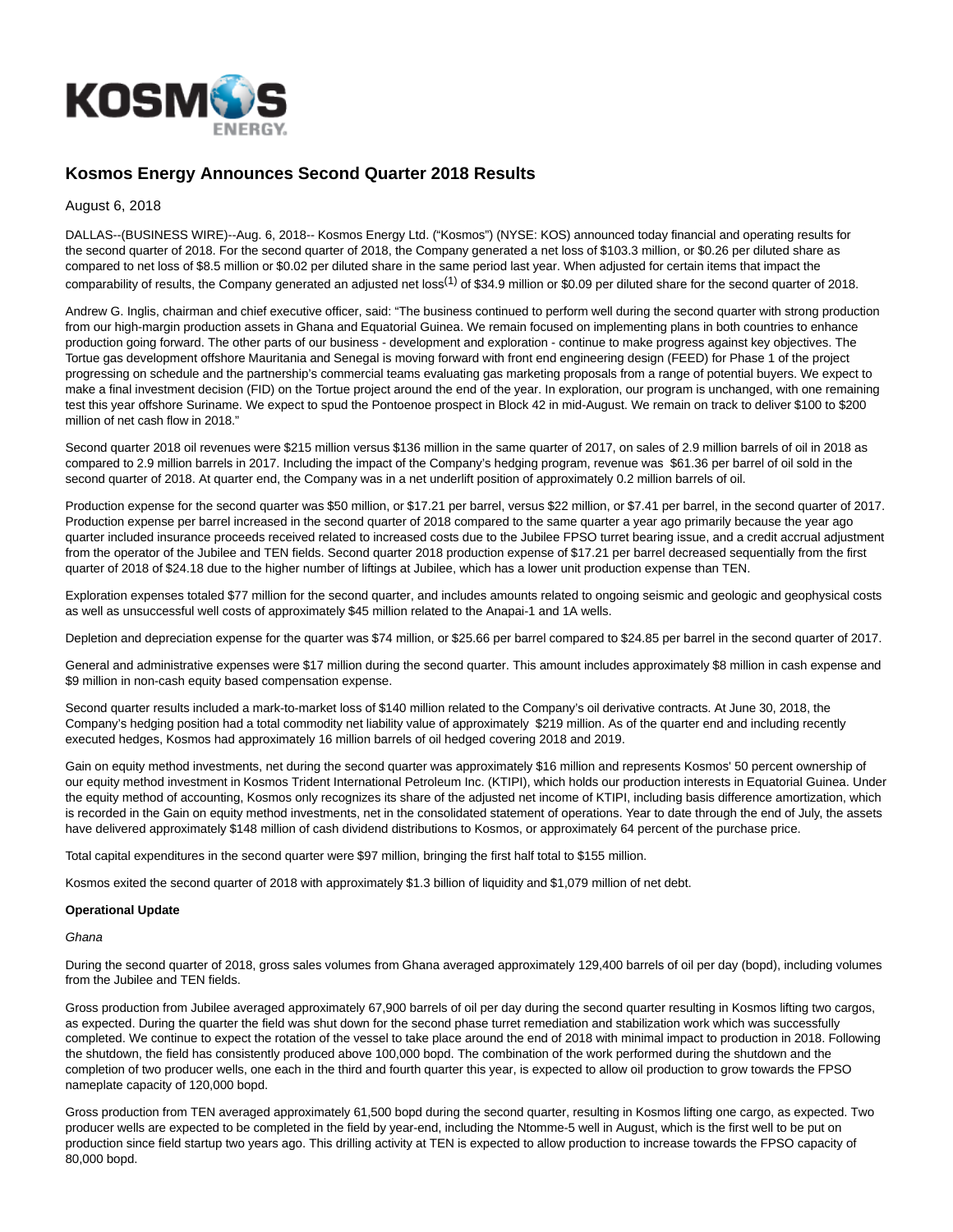Kosmos and its partners have decided to add a second rig, the Stena Forth, in Ghana beginning in October 2018, with the objective of accelerating the addition of new wells. There will be no impact to the 2018 capital budget as the savings from the later arrival of the first rig will offset the costs of the second rig.

## Equatorial Guinea

Gross oil production from the Ceiba Field and Okume Complex averaged over 46,000 bopd during the second quarter of 2018, exceeding the full year 2018 forecast of 43,000 barrels per day for the second quarter in a row. Second quarter production resulted in two cargo liftings net to KTIPI, or one cargo net to Kosmos' 50 percent interest in KTIPI. Kosmos and it's partners are currently focused on production optimization and planning for the first phase electric submersible pump (ESP) installation with the work expected to commence in the fourth quarter of 2018. In May, Kosmos began a 3D seismic survey of approximately 10,100 square kilometers over blocks EG-21, EG-24, S and W offshore Equatorial Guinea, and approximately 200 square kilometers over Block G.

## **Suriname**

Kosmos expects to commence drilling operations on the Pontoenoe-1 well in mid-August. Pontoenoe is the first of up to three independent prospects in Block 42 offshore Suriname and is a similar play type to the Turbot and Longtail discoveries located approximately 70 kilometers to the west in Guyana.

#### **Tortue**

Front End Engineering Design (FEED) contracts have been awarded by the operator and this work remains ongoing. In addition, Kosmos has received proposals for gas marketing from a shortlisted group of potential buyers and is in the process of evaluating these with the partners. Kosmos expects a final investment decision for the Greater Tortue project around the end of 2018 and is aiming for first gas in late 2021.

(1) A Non-GAAP measure, see attached reconciliation of adjusted net income.

#### **Conference Call and Webcast Information**

Kosmos will host a conference call and webcast to discuss second quarter 2018 financial and operating results today at 10:00 a.m. Central time (11:00 a.m. Eastern time). A live webcast of the event and slides can be accessed on the Investors page of Kosmos' website at investors.kosmosenergy.com. The dial-in telephone number for the call is +1.877.407.3982. Callers outside the United States should dial +1.201.493.6780. A replay of the webcast will be available on the Investors page of Kosmos' website for approximately 90 days following the event.

#### **About Kosmos Energy**

Kosmos is a well-capitalized, pure play deepwater oil and gas company with growing production, a pipeline of development opportunities and a balanced exploration portfolio along the Atlantic Margins. Our assets include growing production offshore Ghana and Equatorial Guinea, a competitively positioned Tortue gas project in Mauritania and Senegal and a sustainable exploration program balanced between proven basins (Equatorial Guinea), emerging basins (Mauritania, Senegal and Suriname) and frontier basins (Cote d'Ivoire and Sao Tome and Principe). As an ethical and transparent company, Kosmos is committed to doing things the right way. The [Company's Business Principles a](http://cts.businesswire.com/ct/CT?id=smartlink&url=http%3A%2F%2Fwww.kosmosenergy.com%2Findex.php%23business-principles-box&esheet=51848418&newsitemid=20180805005015&lan=en-US&anchor=Company%27s+Business+Principles%C2%A0&index=1&md5=d2e34fb27db14d37b2197f49512bba1e)rticulate our commitment to transparency, ethics, human rights, safety and the environment. Read more about this commitment in the Kosmos 2017 [Corporate Responsibility](http://cts.businesswire.com/ct/CT?id=smartlink&url=http%3A%2F%2Fwww.kosmosenergy.com%2Fresponsibility%2Fpdf%2FKM2692017KosmosCRR.pdf&esheet=51848418&newsitemid=20180805005015&lan=en-US&anchor=Corporate+Responsibility+Report&index=2&md5=502c5eabaa370a96fe8a6057d8d5f994) Report. For additional information, visi[t www.kosmosenergy.com.](http://cts.businesswire.com/ct/CT?id=smartlink&url=http%3A%2F%2Fwww.kosmosenergy.com&esheet=51848418&newsitemid=20180805005015&lan=en-US&anchor=www.kosmosenergy.com&index=3&md5=a8534503e598791e5b380f8d8aa80d98)

# **Non-GAAP Financial Measures**

EBITDAX, Adjusted net income (loss) and Adjusted net income (loss) per share are supplemental non-GAAP financial measures used by management and external users of the Company's consolidated financial statements, such as industry analysts, investors, lenders and rating agencies. The Company defines EBITDAX as net income (loss) plus (i) exploration expense, (ii) depletion, depreciation and amortization expense, (iii) equity-based compensation expense, (iv) unrealized (gain) loss on commodity derivatives (realized losses are deducted and realized gains are added back), (v) (gain) loss on sale of oil and gas properties, (vi) interest (income) expense, (vii) income taxes, (viii) loss on extinguishment of debt, (ix) doubtful accounts expense and (x) similar other material items which management believes affect the comparability of operating results. The Facility EBITDAX definition includes 50% of the EBITDAX adjustments of Kosmos-Trident International Petroleum Inc.The Company defines adjusted net income (loss) as net income (loss) after adjusting for the impact of certain non-cash and non-recurring items, including non-cash changes in the fair value of derivative instruments, cash settlements on commodity derivatives, gain on sale of assets, and other similar non-cash and non-recurring charges, and then the non-cash and related tax impacts in the same period.

We believe that EBITDAX, Adjusted net income (loss), and Adjusted net income (loss) per share and other similar measures are useful to investors because they are frequently used by securities analysts, investors and other interested parties in the evaluation of companies in the oil and gas sector and will provide investors with a useful tool for assessing the comparability between periods, among securities analysts, as well as company by company. Because EBITDAX, Adjusted net income (loss), and Adjusted net income (loss) per share excludes some, but not all, items that affect net income, these measures as presented by us may not be comparable to similarly titled measures of other companies.

#### **Forward-Looking Statements**

This press release contains forward-looking statements within the meaning of Section 27A of the Securities Act of 1933 and Section 21E of the Securities Exchange Act of 1934. All statements, other than statements of historical facts, included in this press release that address activities, events or developments that Kosmos expects, believes or anticipates will or may occur in the future are forward-looking statements. Kosmos' estimates and forward-looking statements are mainly based on its current expectations and estimates of future events and trends, which affect or may affect its businesses and operations. Although Kosmos believes that these estimates and forward-looking statements are based upon reasonable assumptions, they are subject to several risks and uncertainties and are made in light of information currently available to Kosmos. When used in this press release, the words "anticipate," "believe," "intend," "expect," "plan," "will" or other similar words are intended to identify forward-looking statements. Such statements are subject to a number of assumptions, risks and uncertainties, many of which are beyond the control of Kosmos, which may cause actual results to differ materially from those implied or expressed by the forward-looking statements. Further information on such assumptions, risks and uncertainties is available in Kosmos' Securities and Exchange Commission ("SEC") filings. Kosmos undertakes no obligation and does not intend to update or correct these forward-looking statements to reflect events or circumstances occurring after the date of this press release, except as required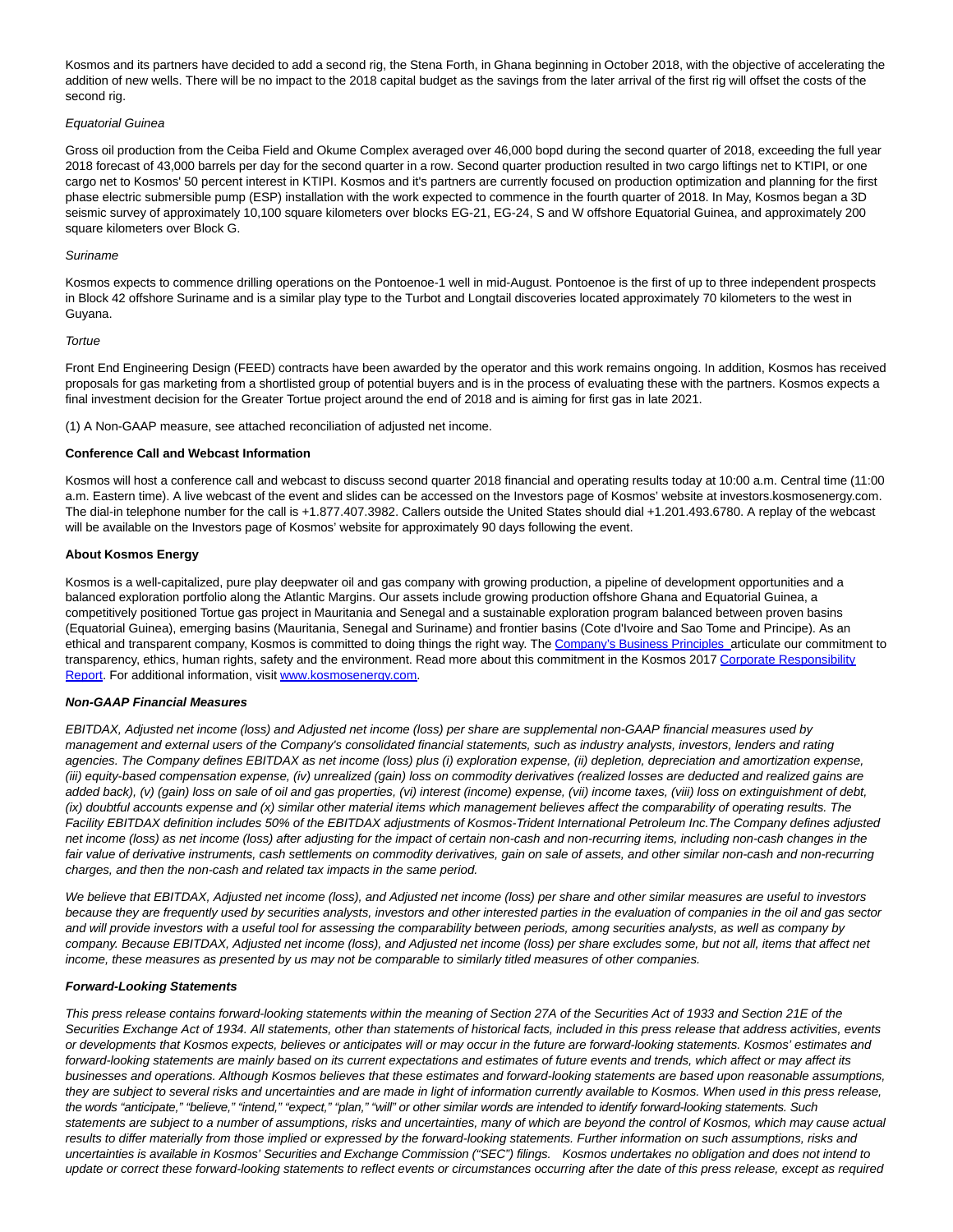by applicable law. You are cautioned not to place undue reliance on these forward-looking statements, which speak only as of the date of this press release. All forward-looking statements are qualified in their entirety by this cautionary statement.

## **Kosmos Energy Ltd.**

# **Consolidated Statements of Operations**

**(In thousands, except per share amounts, unaudited)**

|                                               | <b>Three Months Ended</b><br><b>June 30,</b> | <b>Six Months Ended</b><br><b>June 30,</b> |                            |                          |  |  |
|-----------------------------------------------|----------------------------------------------|--------------------------------------------|----------------------------|--------------------------|--|--|
|                                               | 2018                                         | 2017                                       | 2018                       | 2017                     |  |  |
| Revenues and other income:                    |                                              |                                            |                            |                          |  |  |
| Oil and gas revenue                           | \$215,191                                    | \$136,363                                  | \$342,387                  | \$239,795                |  |  |
| Other income, net                             | 282                                          | 10,161                                     | 263                        | 58,695                   |  |  |
| Total revenues and other income               | 215,473                                      | 146,524                                    | 342,650                    | 298,490                  |  |  |
| <b>Costs and expenses:</b>                    |                                              |                                            |                            |                          |  |  |
| Oil and gas production                        | 49,815                                       | 21,604                                     | 96,583                     | 41,490                   |  |  |
| Facilities insurance modifications, net       | 1,029                                        | (2)                                        | 9,478<br>$\lambda$         | 2,572                    |  |  |
| <b>Exploration expenses</b>                   | 77,481                                       | 19,982                                     | 98,674                     | 125,696                  |  |  |
| General and administrative                    | 17,497                                       | 14,739                                     | 39,380                     | 30,526                   |  |  |
| Depletion and depreciation                    | 74,289                                       | 72,441                                     | 128,566                    | 107,419                  |  |  |
| Interest and other financing costs, net       | 18,870                                       | 19.465                                     | 44,564                     | 36,251                   |  |  |
| Derivatives, net                              | 140,272                                      | (25, 411)                                  | 178,750                    | (63, 268)<br>$\lambda$   |  |  |
| (Gain) loss on equity method investments, net | (16, 100)                                    | 6,426                                      | (34, 796)                  | 6,426                    |  |  |
| Other expenses, net                           | 938                                          | 2,008                                      | 4,643                      | 2,770                    |  |  |
| Total costs and expenses                      | 364,091                                      | 131,252                                    | 565,842                    | 289,882                  |  |  |
| Income (loss) before income taxes             | (148, 618)<br>$\lambda$                      | 15,272                                     | (223, 192)                 | 8,608                    |  |  |
| Income tax expense (benefit)                  | (45, 345)<br>$\mathcal{L}$                   | 23,739                                     | (69, 693)                  | 45,916                   |  |  |
| Net loss                                      | \$ (103, 273) \$ (8, 467)                    |                                            |                            | $$(153,499)$ $$(37,308)$ |  |  |
| Net loss per share:                           |                                              |                                            |                            |                          |  |  |
| <b>Basic</b>                                  | \$ (0.26)                                    | $\frac{1}{2}$ \$ (0.02)                    | \$ (0.39)<br>$\mathcal{L}$ | 3(0.10)                  |  |  |
| <b>Diluted</b>                                | \$ (0.26)                                    | \$(0.02)                                   | \$ (0.39)                  | \$ (0.10)                |  |  |

Weighted average number of shares used to compute net loss per share:

| Basic          | 396.826 | 387.952 396.218 | 387.634 |
|----------------|---------|-----------------|---------|
| <b>Diluted</b> | 396.826 | 387.952 396.218 | 387.634 |

## **Kosmos Energy Ltd.**

**Condensed Consolidated Balance Sheets (In thousands, unaudited)**

|                             | <b>June 30,</b><br>2018 | December 31,<br>2017 |
|-----------------------------|-------------------------|----------------------|
| <b>Assets</b>               |                         |                      |
| Current assets:             |                         |                      |
| Cash and cash equivalents   | \$116,941               | \$233,412            |
| Receivables, net            | 157,817                 | 160,961              |
| Other current assets        | 143,153                 | 139,229              |
| Total current assets        | 417.911                 | 533.602              |
| Property and equipment, net | 2.263.064               | 2,317,828            |
| Other non-current assets    | 222,468                 | 341,173              |
| <b>Total assets</b>         | \$2.903.443             | \$3.192.603          |

## **Liabilities and shareholders' equity**

Current liabilities: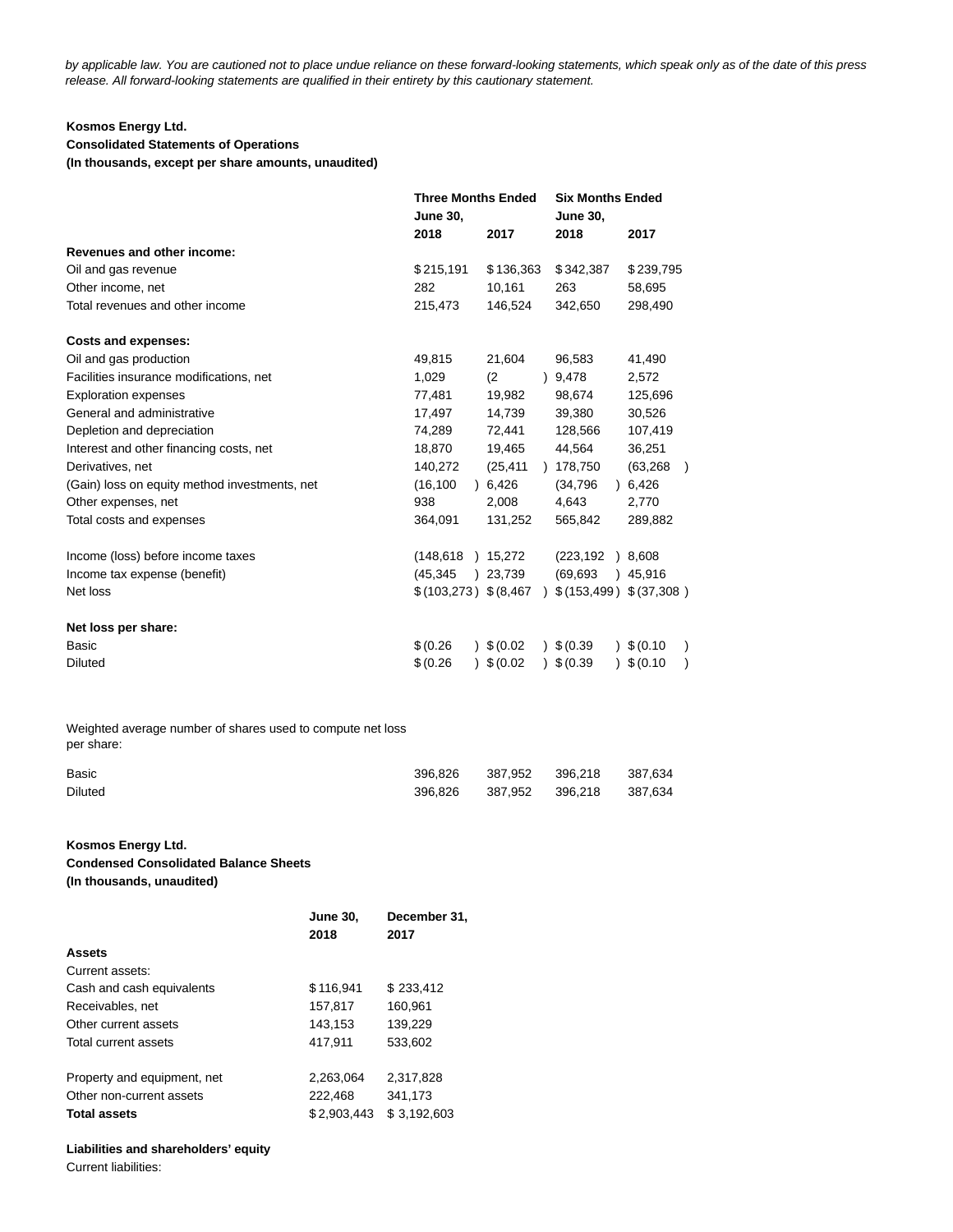| Accounts payable                           | \$128.471   | \$141.787   |
|--------------------------------------------|-------------|-------------|
| <b>Accrued liabilities</b>                 | 145,600     | 219,412     |
| Other current liabilities                  | 162,329     | 67,531      |
| Total current liabilities                  | 436,400     | 428,730     |
| Long-term liabilities:                     |             |             |
| Long-term debt, net                        | 1,167,775   | 1,282,797   |
| Deferred tax liabilities                   | 392,918     | 476.548     |
| Other non-current liabilities              | 162.219     | 107.416     |
| Total long-term liabilities                | 1.722.912   | 1.866.761   |
| Total shareholders' equity                 | 744,131     | 897,112     |
| Total liabilities and shareholders' equity | \$2,903,443 | \$3.192.603 |

# **Kosmos Energy Ltd.**

# **Condensed Consolidated Statements of Cash Flow (In thousands, unaudited)**

|                                                                                              | <b>Three Months Ended</b><br><b>June 30,</b> |           |                          | <b>Six Months Ended</b><br><b>June 30,</b> |            |               |                                                  |                  |
|----------------------------------------------------------------------------------------------|----------------------------------------------|-----------|--------------------------|--------------------------------------------|------------|---------------|--------------------------------------------------|------------------|
|                                                                                              | 2018                                         |           | 2017                     |                                            | 2018       |               | 2017                                             |                  |
| <b>Operating activities:</b>                                                                 |                                              |           |                          |                                            |            |               |                                                  |                  |
| Net loss                                                                                     |                                              |           |                          |                                            |            |               | $$(103,273)$ $$(8,467)$ $$(153,499)$ $$(37,308)$ |                  |
| Adjustments to reconcile net loss to net cash provided by<br>(used in) operating activities: |                                              |           |                          |                                            |            |               |                                                  |                  |
| Depletion, depreciation and amortization                                                     | 76,572                                       |           | 74,992                   |                                            | 133,289    |               | 112,521                                          |                  |
| Deferred income taxes                                                                        | (57, 179)                                    |           | ) 18,884                 |                                            | (81, 876)  |               | 41,017                                           |                  |
| Unsuccessful well costs                                                                      | 44,611                                       |           | 3,517                    |                                            | 44,654     |               | 3,605                                            |                  |
| Change in fair value of derivatives                                                          | 138,824                                      |           | (20, 767)                |                                            | ) 177,790  |               | (58, 944)                                        | $\left( \right)$ |
| Cash settlements on derivatives, net(1)                                                      | (35, 824)                                    |           | 8,264                    |                                            | (56, 221)  |               | ) 19,417                                         |                  |
| Equity-based compensation                                                                    | 9,068                                        |           | 10,499                   |                                            | 17,085     |               | 20,329                                           |                  |
| Loss on extinguishment of debt                                                               | $\overline{\phantom{0}}$                     |           | $\equiv$                 |                                            | 4,056      |               | $\equiv$                                         |                  |
| Distributions in excess of equity in earnings                                                |                                              |           | 6,426                    |                                            | 5,234      |               | 6,426                                            |                  |
| Other                                                                                        | 927                                          |           | 1,893                    |                                            | 449        |               | 2,514                                            |                  |
| Changes in assets and liabilities:                                                           |                                              |           |                          |                                            |            |               |                                                  |                  |
| Net changes in working capital                                                               | (56, 277)                                    |           | (82, 373)                |                                            | (90,528)   |               | (127,091)                                        |                  |
| Net cash provided by (used in) operating activities                                          | 17,449                                       |           | 12,868                   |                                            | 433        |               | (17, 514)                                        | $\rightarrow$    |
| <b>Investing activities</b>                                                                  |                                              |           |                          |                                            |            |               |                                                  |                  |
| Oil and gas assets                                                                           | (57, 938)                                    |           | (10, 995)                |                                            | (92,650)   |               | (42,805)                                         | $\lambda$        |
| Other property                                                                               | (1,058)                                      |           | (1, 183)                 |                                            | (2,815)    |               | (1, 454)                                         | $\lambda$        |
| Return of investment from KTIPI                                                              | 38,900                                       |           | $\overline{\phantom{0}}$ |                                            | 79,970     |               |                                                  |                  |
| Proceeds on sale of assets                                                                   |                                              |           | 18,149                   |                                            |            |               | 222,068                                          |                  |
| Net cash provided by (used in) investing activities                                          | (20,096)                                     |           | ) 5,971                  |                                            | (15, 495)  |               | ) 177,809                                        |                  |
| <b>Financing activities:</b>                                                                 |                                              |           |                          |                                            |            |               |                                                  |                  |
| Payments on long-term debt                                                                   | (100,000)                                    |           | (50,000)                 |                                            | (100,000)  |               | (200,000)                                        |                  |
| Purchase of treasury stock                                                                   | (5,821)                                      |           | (830)                    |                                            | (17,695)   |               | (1,945)                                          | $\lambda$        |
| Deferred financing costs                                                                     | (774)                                        | $\lambda$ | $\overline{\phantom{0}}$ |                                            | (25, 743)  | $\mathcal{E}$ |                                                  |                  |
| Net cash used in financing activities                                                        | (106, 595)                                   |           | (50, 830)                |                                            | (143, 438) |               | (201, 945)                                       |                  |
| Net decrease in cash, cash equivalents and restricted cash (109,242) (31,991                 |                                              |           |                          |                                            | (158,500)  |               | (41,650)                                         | $\rightarrow$    |
| Cash, cash equivalents and restricted cash at beginning of<br>period                         | 255,728                                      |           | 263,536                  |                                            | 304,986    |               | 273,195                                          |                  |
| Cash, cash equivalents and restricted cash at end of period \$146,486                        |                                              |           | \$231,545                |                                            | \$146,486  |               | \$231,545                                        |                  |

(1) Cash settlements on commodity hedges were \$(37.5) million and \$12.9 million for the three months ended June 30, 2018 and 2017, respectively,<br>(1) and \$(57.3) million and \$24.3 million for the six months ended June 30, 2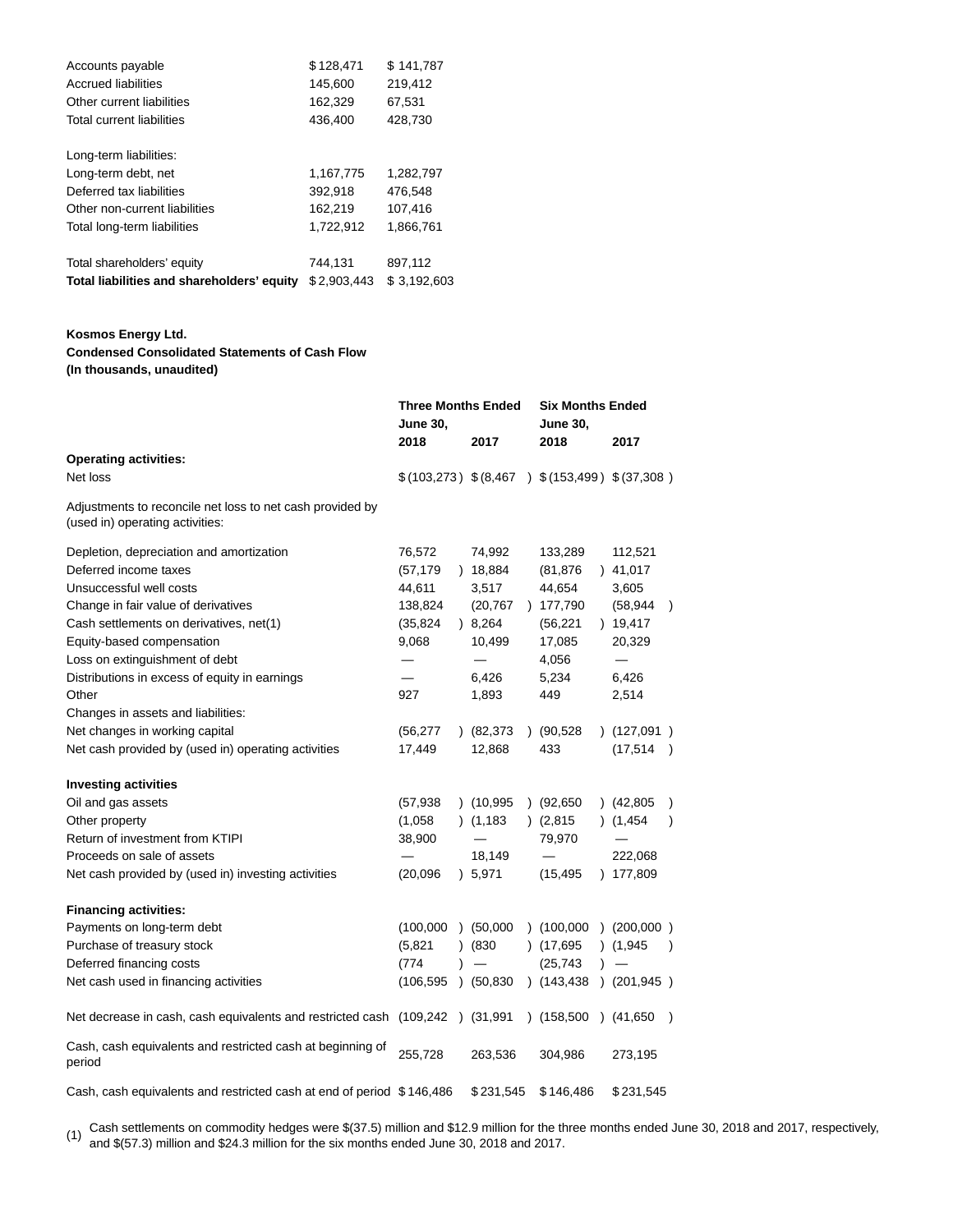# **Kosmos Energy Ltd. Equity Method Investment (In thousands, unaudited)**

|                                  | Three months ended Six months ended<br><b>June 30, 2018</b> |  | June 30, 2018 |  |
|----------------------------------|-------------------------------------------------------------|--|---------------|--|
| Revenues and other income:       |                                                             |  |               |  |
| Oil and gas revenue              | 138,395<br>S                                                |  | \$384,749     |  |
| Other income                     | (170)                                                       |  | 117           |  |
| Total revenues and other income  | 138,225                                                     |  | 384,866       |  |
| Costs and expenses:              |                                                             |  |               |  |
| Oil and gas production           | 23,332                                                      |  | 75,033        |  |
| Depletion and depreciation       | 21,881                                                      |  | 75,951        |  |
| Other expenses, net              | (73                                                         |  | (152          |  |
| Total costs and expenses         | 45,140                                                      |  | 150,832       |  |
| Income before income taxes       | 93,085                                                      |  | 234,034       |  |
| Income tax expense               | 33,620                                                      |  | 83,251        |  |
| Net income                       | 59,465<br>\$.                                               |  | \$150,783     |  |
| Kosmos' share of net income      | 29,733<br>\$.                                               |  | \$75,392      |  |
| Basis difference amortization(1) | 13,633                                                      |  | 40,596        |  |
| Equity in earnings - KTIPI       | \$<br>16,100                                                |  | \$34,796      |  |

(1) The basis difference, which is associated with oil and gas properties and subject to amortization, has been allocated to the Ceiba Field and<br>Okume Complex. We amortize the basis difference using the unit-of-production

# **Kosmos Energy Ltd. EBITDAX (In thousands, unaudited)**

|                                           | <b>Three Months Ended</b> |                                            |        |           |            |             |           |
|-------------------------------------------|---------------------------|--------------------------------------------|--------|-----------|------------|-------------|-----------|
|                                           | <b>June 30,</b><br>2018   |                                            |        |           |            | 2017        |           |
|                                           | Kosmos                    | Equatorial<br>Guinea (Equity<br>Method)(1) |        | Total     |            | Kosmos      |           |
| Net income (loss)                         | \$(103, 273)              | \$                                         | 16,100 | \$        | (87, 173)  | \$ (8, 467) |           |
| <b>Exploration expenses</b>               | 77,481                    |                                            |        | 77,481    |            | 19,982      |           |
| Facilities insurance modifications, net   | 1,029                     |                                            |        | 1,029     |            | (2)         |           |
| Depletion and depreciation                | 74,289                    | 24,574                                     |        | 98,863    |            | 72,441      |           |
| Equity-based compensation                 | 9,068                     |                                            |        | 9,068     |            | 10,499      |           |
| Derivatives, net                          | 140,272                   |                                            |        | 140,272   |            | (25, 411)   | $\lambda$ |
| Cash settlements on commodity derivatives | (37, 521)                 |                                            |        | (37, 521) |            | 12,928      |           |
| Inventory impairment and other            | (24)                      |                                            |        | (24)      |            | 545         |           |
| Disputed charges and related costs        | 626                       |                                            |        | 626       |            | 1,209       |           |
| Loss on equity method investment - KBSL   |                           |                                            |        |           |            | 6,426       |           |
| Gain on equity method investment - KTIPI  | (16, 100)                 |                                            |        | (16, 100) |            |             |           |
| Interest and other financing costs, net   | 18,870                    |                                            |        | 18,870    |            | 19,465      |           |
| Income tax expense (benefit)              | (45, 345)                 | 16,810                                     |        | (28, 535) |            | 23,739      |           |
| <b>EBITDAX</b>                            | \$119,372                 | \$                                         | 57,484 | \$        | 176,856    | \$133,354   |           |
|                                           | <b>Six months ended</b>   |                                            |        |           |            |             |           |
|                                           | <b>June 30,</b>           |                                            |        |           |            |             |           |
|                                           | 2018                      |                                            |        |           |            | 2017        |           |
|                                           | Kosmos                    | Equatorial<br>Guinea (Equity<br>Method)(1) |        | Total(2)  |            | Kosmos      |           |
| Net income (loss)                         | \$(153, 499)              | \$                                         | 34,796 | \$        | (118, 703) | \$ (37,308) |           |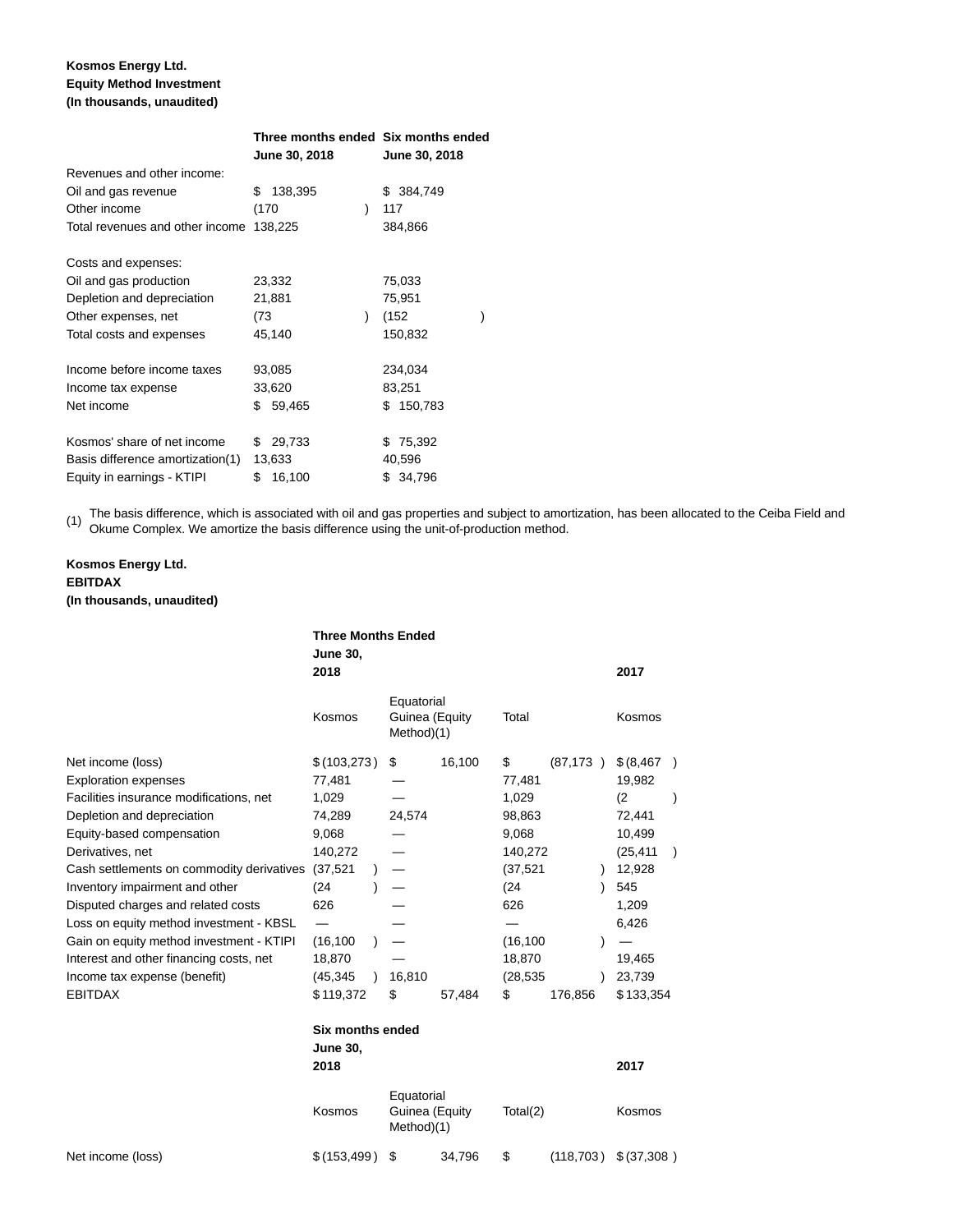| <b>Exploration expenses</b>               | 98,674    |        |         | 98,674    |         | 125,696   |  |
|-------------------------------------------|-----------|--------|---------|-----------|---------|-----------|--|
| Facilities insurance modifications, net   | 9.478     |        |         | 9,478     |         | 2,572     |  |
| Depletion and depreciation                | 128,566   | 78,572 |         | 207,138   |         | 107,419   |  |
| Equity-based compensation                 | 17,085    |        |         | 17,085    |         | 20,329    |  |
| Derivatives, net                          | 178,750   |        |         | 178,750   |         | (63, 268) |  |
| Cash settlements on commodity derivatives | (57.265)  |        |         | (57, 265) |         | 24.348    |  |
| Inventory impairment and other            | (5        |        |         | (5        |         | 84        |  |
| Disputed charges and related costs        | 2,961     |        |         | 2,961     |         | 2,439     |  |
| Loss on equity method investment - KBSL   |           |        |         |           |         | 6,426     |  |
| Gain on equity method investment - KTIPI  | (34,796   |        |         | (34,796)  |         |           |  |
| Interest and other financing costs, net   | 44,564    |        |         | 44,564    |         | 36,251    |  |
| Income tax expense (benefit)              | (69,693   | 41,626 |         | (28,067)  |         | 45,916    |  |
| <b>EBITDAX</b>                            | \$164.820 | \$     | 154.994 | \$        | 319.814 | \$270.904 |  |

# **Twelve Months Ended June 30, 2018**

|                                           | Kosmos       | Equatorial<br>Guinea (Equity<br>Method(2) | Total         |
|-------------------------------------------|--------------|-------------------------------------------|---------------|
| Net income (loss)                         | \$ (338,983) | \$40,030                                  | \$ (298, 953) |
| <b>Exploration expenses</b>               | 189,028      |                                           | 189,028       |
| Facilities insurance modifications, net   | 6,086        |                                           | 6,086         |
| Depletion and depreciation                | 276,350      | 89,753                                    | 366,103       |
| Equity-based compensation                 | 36,669       |                                           | 36,669        |
| Derivatives, net                          | 301,986      |                                           | 301,986       |
| Cash settlements on commodity derivatives | (42,876      |                                           | (42, 876)     |
| Inventory impairment and other            | 314          |                                           | 314           |
| Disputed charges and related costs        | 5,484        |                                           | 5,484         |
| Loss on equity method investment - KBSL   | 5,060        |                                           | 5,060         |
| Gain on equity method investment - KTIPI  | (40,030      |                                           | (40,030)      |
| Interest and other financing costs, net   | 85,908       |                                           | 85,908        |
| Income tax expense (benefit)              | (70,672      | 44,920                                    | (25, 752)     |
| <b>EBITDAX</b>                            | \$414,324    | \$174,703                                 | \$589,027     |
|                                           |              |                                           |               |

(1) For the three months ended June 30, 2018, we have presented separately our 50% share of the results from operations and amortization of our<br>basis difference for the Equatorial Guinea investment, as we account for such

(2) basis difference for the Equatorial Guinea investment from the date of acquisition, November 28, 2107 through June 30, 2018, as we account for For the twelve months ended June 30, 2018, we have presented separately our 50% share of the results from operations and amortization of our such investment under the equity method.

# **Adjusted Net Income**

**(In thousands, except per share amounts, unaudited)**

|                                           | Three Months Ended Six Months Ended |  |                            |                                                  |                 |                        |  |  |
|-------------------------------------------|-------------------------------------|--|----------------------------|--------------------------------------------------|-----------------|------------------------|--|--|
|                                           | <b>June 30.</b>                     |  |                            |                                                  | <b>June 30,</b> |                        |  |  |
|                                           | 2018                                |  | 2017                       | 2018                                             |                 | 2017                   |  |  |
| Net loss                                  |                                     |  |                            | $$(103,273)$ $$(8,467)$ $$(153,499)$ $$(37,308)$ |                 |                        |  |  |
| Derivatives, net                          | 140,272                             |  | (25, 411)<br>$\rightarrow$ | 178.750                                          |                 | (63, 268)<br>$\lambda$ |  |  |
| Cash settlements on commodity derivatives | (37,521                             |  | 12,928                     | (57, 265)                                        |                 | 24,348                 |  |  |
| Facilities insurance modifications, net   | 1,029                               |  | (2                         | 9,478                                            |                 | 2,572                  |  |  |
| Inventory impairment and other            | (24                                 |  | 545                        | (5                                               |                 | 84                     |  |  |
| Disputed charges and related costs        | 626                                 |  | 1,209                      | 2,961                                            |                 | 2,439                  |  |  |
| Loss on extinguishment of debt            |                                     |  |                            | 4,056                                            |                 |                        |  |  |
| Loss on equity method investments, net    |                                     |  | 6,426                      |                                                  |                 | 6,426                  |  |  |
| Total selected items before tax           | 104,382                             |  | (4, 305)                   | 137,975                                          |                 | (27, 399)<br>$\lambda$ |  |  |
| Income tax expense on adjustments(1)      | (35,963                             |  | 4,369                      | (42, 527)                                        |                 | 13,622                 |  |  |
| Adjusted net loss                         | \$ (34.854)                         |  | \$(8,403)                  | \$ (58,051)                                      |                 | \$ (51,085)            |  |  |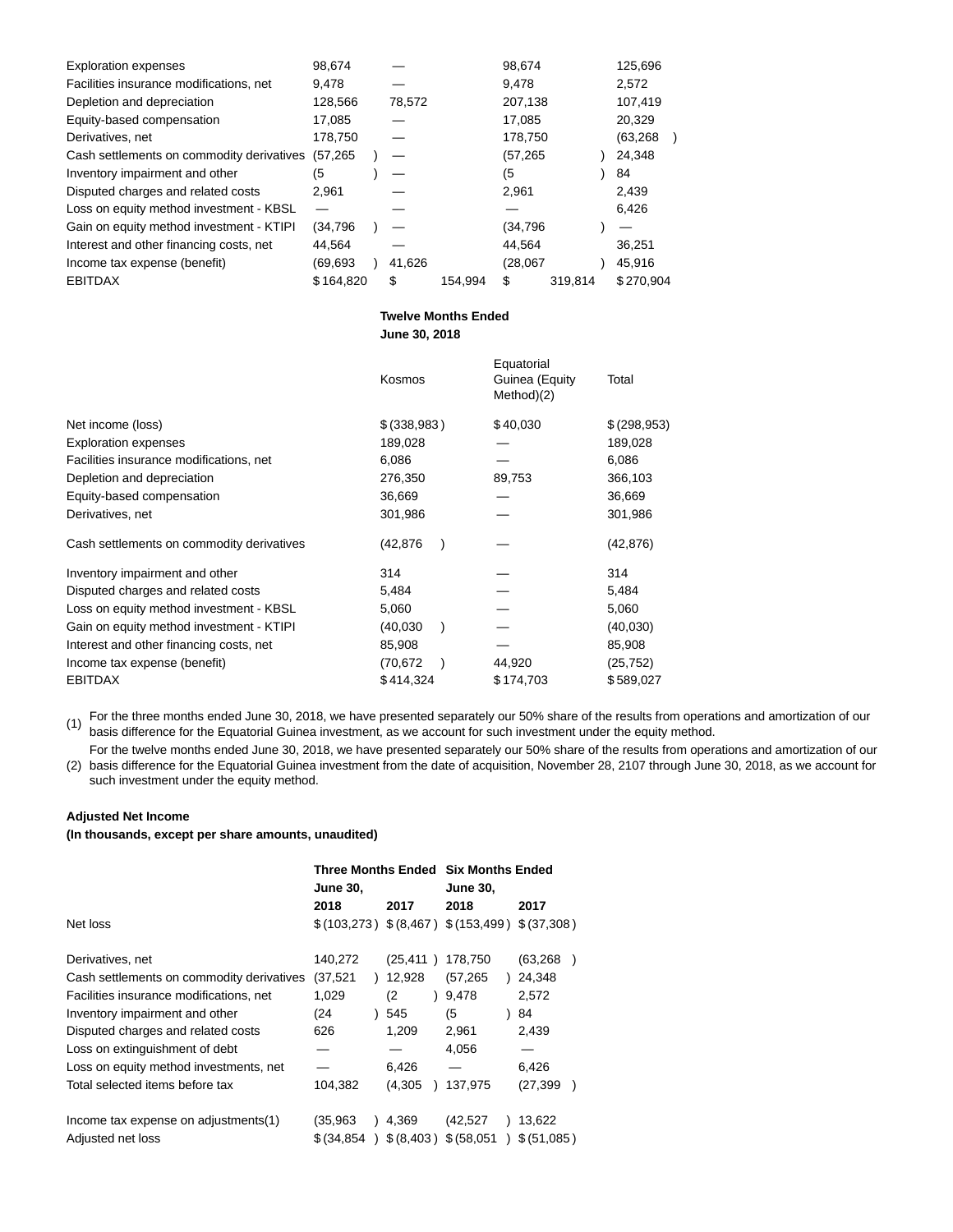| Net loss per diluted share                        | \$ (0.26) |           |           | 3(0.10       |  |
|---------------------------------------------------|-----------|-----------|-----------|--------------|--|
| Derivatives, net                                  | 0.35      | (0.06)    | 0.45      | (0.16        |  |
| Cash settlements on commodity derivatives         | (0.09)    | 0.03      | (0.14)    | 0.06         |  |
| Facilities insurance modifications, net           |           |           | 0.02      |              |  |
| Inventory impairment and other                    |           |           |           |              |  |
| Disputed charges and related costs                |           |           |           | 0.01         |  |
| Loss on extinguishment of debt                    |           |           | 0.01      |              |  |
| Loss on equity method investments, net            |           | 0.02      |           | 0.02         |  |
| Total selected items before tax                   | 0.26      | (0.01)    | 0.34      | (0.07)       |  |
| Income tax expense on adjustments(1)              | (0.09)    | 0.01      | (0.10)    | 0.04         |  |
| Adjusted net loss per diluted share               | \$ (0.09) | \$ (0.02) | \$ (0.15) | $)$ \$ (0.13 |  |
| Weighted average number of diluted shares 396,826 |           | 387,952   | 396,218   | 387,634      |  |

(1) Income tax expense is calculated at the statutory rate in which such item(s) reside. Statutory rate for Ghana is 35%.

# **Operational Summary(1)**

**(In thousands, except barrel and per barrel data, unaudited)**

|                                              | <b>Three Months Ended</b><br><b>June 30,</b> |           | <b>Six Months Ended</b><br><b>June 30,</b> |           |  |
|----------------------------------------------|----------------------------------------------|-----------|--------------------------------------------|-----------|--|
|                                              | 2018                                         | 2017      | 2018                                       | 2017      |  |
| Net Oil Volume Sold (MMBbls)                 |                                              |           |                                            |           |  |
| Jubilee                                      | 1.900                                        | 1.919     | 2.897                                      | 3.895     |  |
| <b>TEN</b>                                   | 0.995                                        | 0.996     | 1.932                                      | 0.996     |  |
| Ceiba / Okume                                | 0.950                                        | N/A       | 2.830                                      | N/A       |  |
| Total                                        | 3.845                                        | 2.915     | 7.659                                      | 4.891     |  |
| Oil revenue                                  |                                              |           |                                            |           |  |
| Ghana                                        | \$215,191                                    | \$136,363 | \$342,387                                  | \$239,795 |  |
| Ceiba / Okume                                | 69,198                                       | N/A       | 192,375                                    | N/A       |  |
| Total                                        | 284,389                                      | 136,363   | 534,762                                    | 239,795   |  |
| Cash settlements on commodity derivatives    | (37, 521)                                    | ) 12,928  | $(57,265)$ 24,348                          |           |  |
| Realized oil revenue                         | \$246,868                                    | \$149,291 | \$477,497                                  | \$264,143 |  |
| Oil production costs                         |                                              |           |                                            |           |  |
| Ghana                                        | \$49,815                                     | \$21,604  | \$96,583                                   | \$41,490  |  |
| Ceiba / Okume                                | 11,666                                       | N/A       | 37,516                                     | N/A       |  |
| Total                                        | \$61,481                                     | \$21,604  | \$134,099                                  | \$41,490  |  |
| Per Barrel:                                  |                                              |           |                                            |           |  |
| Oil revenue                                  |                                              |           |                                            |           |  |
| Ghana                                        | \$74.32                                      | \$46.78   | \$70.90                                    | \$49.03   |  |
| Ceiba / Okume                                | 72.84                                        | N/A       | 67.98                                      | N/A       |  |
| Total                                        | 73.96                                        | 46.78     | 69.82                                      | 49.03     |  |
| Cash settlements on commodity derivatives(2) | (12.96)                                      | 4.43      | (11.86)                                    | 4.98      |  |
| Realized oil revenue(3)                      | 64.20                                        | 51.21     | 62.34                                      | 54.01     |  |
| Oil production costs                         |                                              |           |                                            |           |  |
| Ghana                                        | \$17.21                                      | \$7.41    | \$20.01                                    | \$8.48    |  |
| Ceiba / Okume                                | 12.28                                        | N/A       | 13.26                                      | N/A       |  |
| Total                                        | 15.99                                        | 7.41      | \$17.51                                    | \$8.48    |  |

(1) For the three and six months June 30, 2018, we have presented separately our 50% share of the results from operations for the Equatorial Guinea investment, as we account for such investment under the equity method.

(2) Cash settlements on commodity derivatives are only related to Ghana and are calculated on a per barrel basis using only Ghana Net Oil Volumes Sold.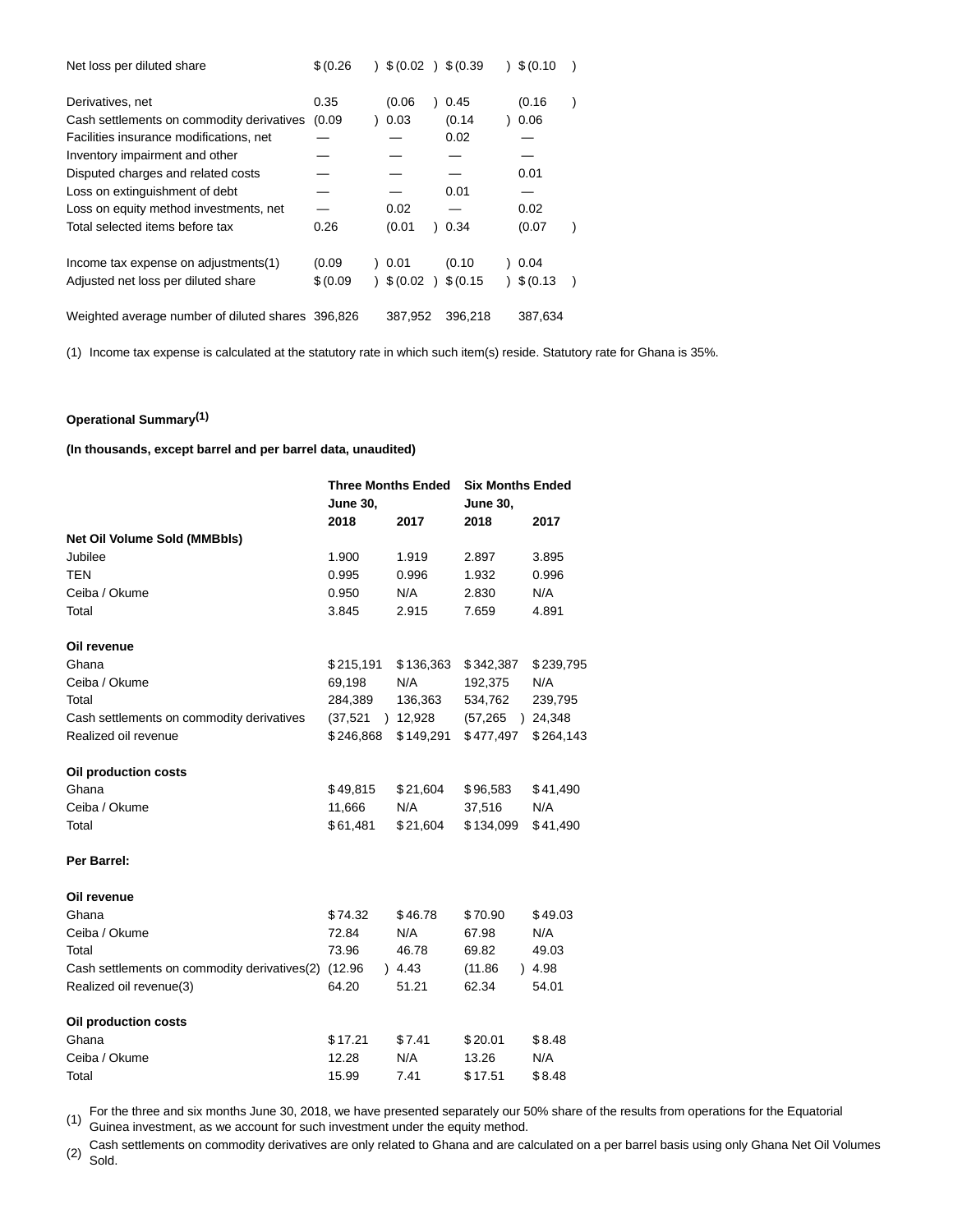(3) Realized oil revenue includes revenue from Ghana, Ceiba / Okume, and Cash settlements on commodity derivatives, and on a per barrel basis is<br>colonizated using the total Net Oil Volume Cald from both Chana and Ceiba / O calculated using the total Net Oil Volume Sold from both Ghana and Ceiba / Okume

Ghana was underlifted by approximately 227 thousand barrels as of June 30, 2018.

## **Hedging Summary**

**As of June 30, 2018(1)**

**(Unaudited)**

| Volume Floor(2) Snord |  | Ceiling Long<br>Call | Long |
|-----------------------|--|----------------------|------|
| (MMBbls)              |  |                      |      |

| Three-way collars 1.466 |  |                                                                                                |
|-------------------------|--|------------------------------------------------------------------------------------------------|
| Four-way collars 1.503  |  |                                                                                                |
| Swaps with puts 3.000   |  | $\mathbb{S}$ —                                                                                 |
|                         |  | $$56.57$ $$41.57$ $$65.91$ $$ -$<br>\$50.00 \$40.00 \$61.33 \$70.00<br>$$56.75$ $$43.33$ $$ -$ |

## **2019 :**

**2018 :**

Three-way collars 10.500 \$ 53.33 \$ 43.81 \$ 73.10 \$ —

(1) Please see the Company's filed 10-Q for full disclosure on hedging material. Includes hedging position as of June 30, 2018 and hedges added<br>
cinco quarter and since quarter-end.

(2) "Floor" represents floor price for collars or swaps and strike price for purchased puts.

Note: Excludes 1.0 MMBbls of sold (short) calls with a strike price of \$65.00/Bbl in 2018, 1.0 MMBbls of purchased (long) calls with a strike price of \$70.00/Bbl in 2018, 0.9 MMBbls of sold (short) calls with a strike price of \$80.00/Bbl in 2019 and 7.5 MMBbls of sold (short) calls with a strike price of \$80.00/Bbl in 2020.

## **2018 Guidance**

|                                              | FY<br>2018                       |                                                           |                                | <b>FY</b><br>2018 |
|----------------------------------------------|----------------------------------|-----------------------------------------------------------|--------------------------------|-------------------|
| <b>Kosmos</b>                                |                                  | <b>Equatorial Guinea - Equity Method</b><br>Investment(1) |                                |                   |
| Cargos                                       |                                  |                                                           |                                |                   |
| Jubilee                                      | $\overline{7}$                   |                                                           | Gross Production (Bopd) 43,000 |                   |
| <b>TEN</b>                                   | 4                                |                                                           |                                |                   |
| Ghana                                        | 11                               |                                                           | Cargos(2)                      | 10                |
| Avg. Cargo Size (MBbls) ~975                 |                                  |                                                           | Avg. Cargo Size (MBbls) ~1,000 |                   |
| Opex (\$/bbl)                                | $$14.00 - $17.00$                |                                                           | Opex (\$/bbl)                  | $$13.00 - $15.00$ |
| DD&A (\$/bbl)                                | $$24.00 - $26.00$                |                                                           | DD&A (\$/bbl)                  | \$24.00 - \$26.00 |
| G&A (\$MM)                                   | \$100                            |                                                           | Taxes (\$/bbl)                 | \$11.00 - \$13.00 |
| % Cash                                       | 65                               | %                                                         | % Cash                         | 60%               |
| <b>Exploration Expense</b><br>(Non Dry Hole) | Average of \$30mm<br>per quarter |                                                           | Capex (\$MM)                   | \$5               |
| Taxes (\$/bbl)                               | $$3.00 - $4.00$                  |                                                           |                                |                   |